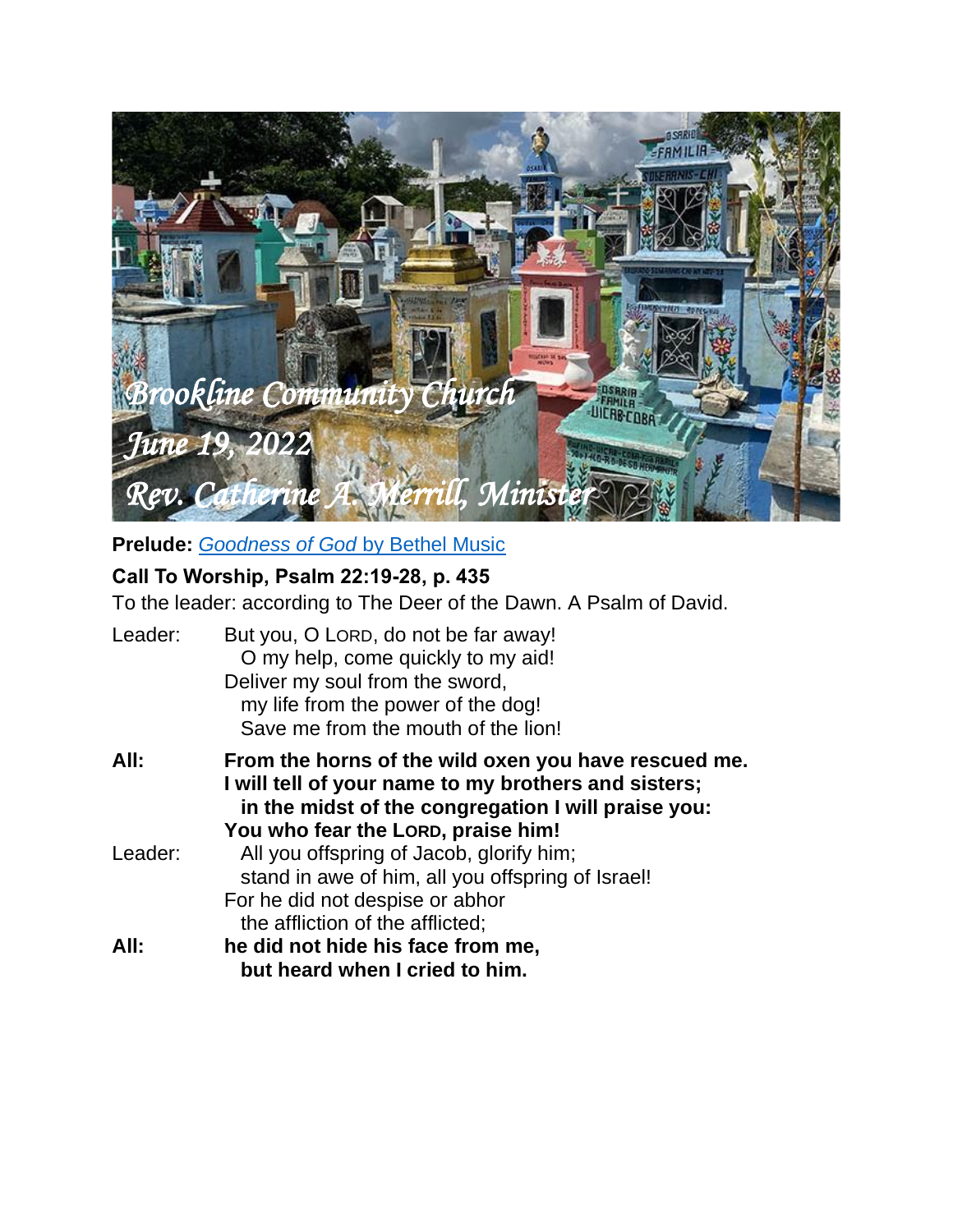| Leader: | From you comes my praise in the great congregation;<br>my vows I will pay before those who fear him. |
|---------|------------------------------------------------------------------------------------------------------|
|         | The poor shall eat and be satisfied;                                                                 |
|         | those who seek him shall praise the LORD.                                                            |
|         | May your hearts live for ever!                                                                       |
| All:    | All the ends of the earth shall remember<br>and turn to the LORD;                                    |
|         | and all the families of the nations                                                                  |
|         | shall worship before him.                                                                            |
|         | For dominion belongs to the LORD,                                                                    |
|         | and he rules over the nations.                                                                       |
|         |                                                                                                      |

## **Hymn:** *God of Grace and God of Glory* **by [LaGrange](https://www.youtube.com/watch?v=lpabk2796xI) College**

God of grace and God of glory, on your people pour your pow'r; crown your ancient Church's story, bring its bud to glorious flow'r. Grant us wisdom, grant us courage for the facing of this hour, for the facing of this hour.

Save us from weak resignation to the evils we deplore; let the search for thy salvation be our glory evermore. Grant us wisdom, grant us courage serving thee whom we adore, serving thee whom we adore.

If you have a favorite hymn you'd like to include in our worship service, just send it along and I'll look for a good place for it.

#### **Meeting Quebin, our adopted son from Compassion International:**

How has he grown over the years?

#### **Prayer for Father's Day<sup>1</sup>**

#### **Let us recite the Lord's Prayer together:**

Our Father who art in heaven hallowed be thy name. Thy kingdom come, thy will be done, on earth as it is in heaven. Give us this day our daily bread, and forgive us our trespasses, as we forgive those who trespass against us. And lead us not into temptation, but deliver us from evil, for thine is the kingdom, and the power, and the glory forever. Amen.

[For next week, please feel free to send me your joys & concerns and I'll include them in our prayers: [minister@bccnh.org](mailto:minister@bccnh.org) or call/text (857) 259-7269.]

<sup>1</sup> Today's pastoral prayer was inspired by Maren Tirabassi's "Father's Day Prayer," Gifts in Open Hands Blog, posted June 12, 2018, [https://giftsinopenhands.wordpress.com/2022/03/25/prayer-for-places-of](https://giftsinopenhands.wordpress.com/2022/03/25/prayer-for-places-of-hospitality/)[hospitality/](https://giftsinopenhands.wordpress.com/2022/03/25/prayer-for-places-of-hospitality/) (accessed May 3, 2022).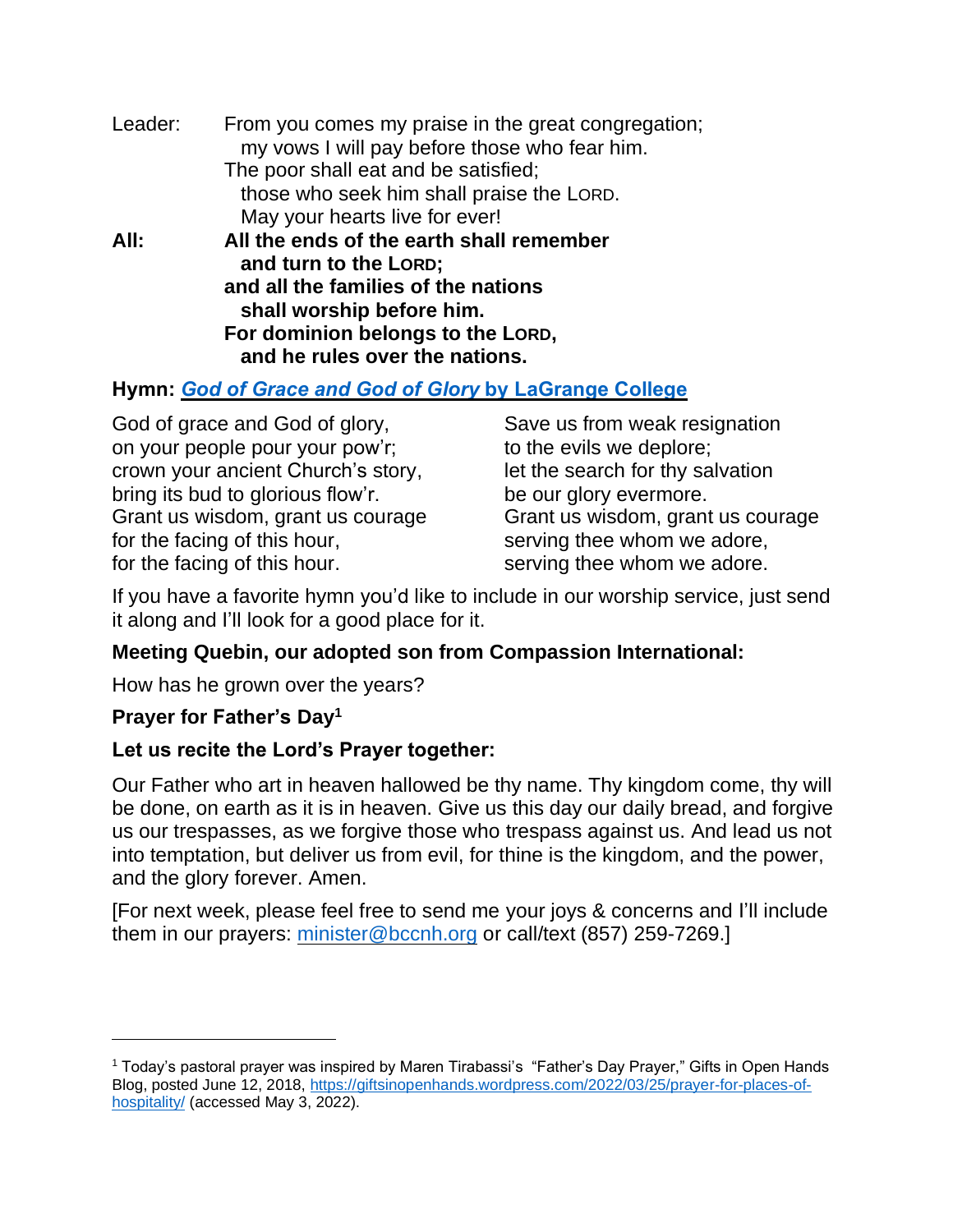## **Hymn:** *[Amazing](https://www.youtube.com/watch?v=Jbe7OruLk8I) Grace (My Chains are Gone)* **by Chris Tomlin**

Amazing grace how sweet the sound That saved a wretch like me I once was lost, but now I'm found Was blind, but now I see

'Twas grace that taught my heart to fear And grace my fears relieved How precious did that grace appear The hour I first believed

My chains are gone, I've been set free My God, my Savior has ransomed me And like a flood His mercy reigns Unending love Amazing grace

The Lord has promised good to me His word my hope secures He will my shield and portion be As long as life endures

My chains are gone, I've been set free My God, my Savior has ransomed me And like a flood His mercy reigns Unending love Amazing grace

My chains are gone, I've been set free My God, my Savior has ransomed me And like a flood His mercy reigns Unending love Amazing grace

The earth shall soon dissolve like snow The sun forbear to shine But God, who called me here below Will be forever mine, will be forever mine You are forever mine

#### **Scripture Reading: Luke 8:26-39, p. 841**

Then they arrived at the country of the Gerasenes, which is opposite Galilee. As he stepped out on land, a man of the city who had demons met him. For a long time he had worn no clothes, and he did not live in a house but in the tombs. When he saw Jesus, he fell down before him and shouted at the top of his voice, 'What have you to do with me, Jesus, Son of the Most High God? I beg you, do not torment me'— for Jesus had commanded the unclean spirit to come out of the man. (For many times it had seized him; he was kept under guard and bound with chains and shackles, but he would break the bonds and be driven by the demon into the wilds.) Jesus then asked him, 'What is your name?' He said, 'Legion'; for many demons had entered him. They begged him not to order them to go back into the abyss.

Now there on the hillside a large herd of swine was feeding; and the demons begged Jesus to let them enter these. So he gave them permission. Then the demons came out of the man and entered the swine, and the herd rushed down the steep bank into the lake and was drowned.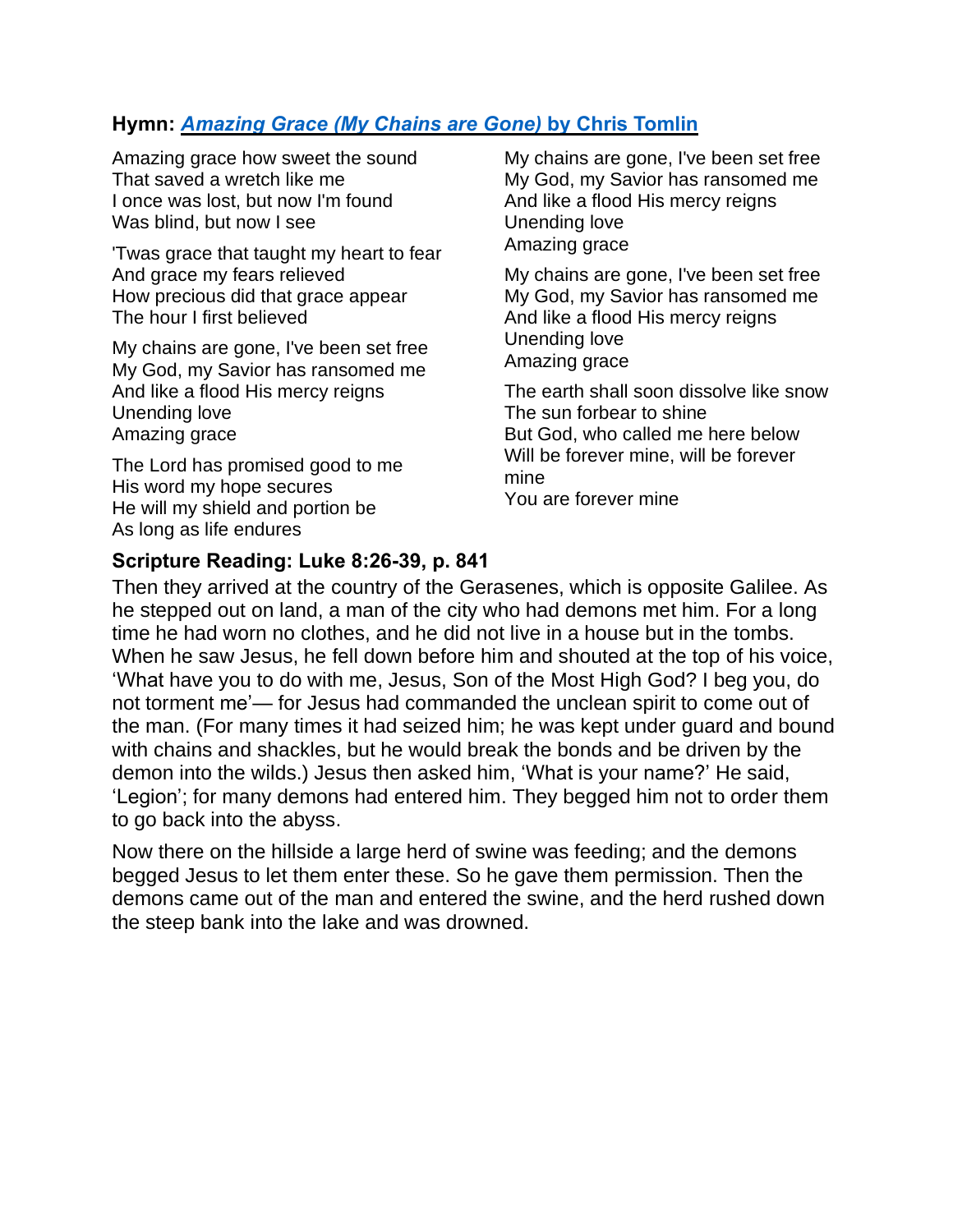When the swineherds saw what had happened, they ran off and told it in the city and in the country. Then people came out to see what had happened, and when they came to Jesus, they found the man from whom the demons had gone sitting at the feet of Jesus, clothed and in his right mind. And they were afraid. Those who had seen it told them how the one who had been possessed by demons had been healed. Then all the people of the surrounding country of the Gerasenes asked Jesus to leave them; for they were seized with great fear. So he got into the boat and returned. The man from whom the demons had gone begged that he might be with him; but Jesus sent him away, saying, 'Return to your home, and declare how much God has done for you.' So he went away, proclaiming throughout the city how much Jesus had done for him.

#### **Reflection on the Scripture:**

## **Hymn:** *Battle Hymn of the Republic* **by Nashville Public [Television](https://www.youtube.com/watch?v=BQXbKmBffRY) and the Oak [Ridge](https://www.youtube.com/watch?v=BQXbKmBffRY) Boys**

Glory, glory Hallelujah. Glory, glory Hallelujah Glory, glory Hallelujah. His truth is marching on Mine eyes have seen the glory of the coming of the Lord He is trampling out the vintage where the grapes of wrath are stored He has loosed the fateful lightening of His terrible swift sword His truth is marching on

Glory, glory Hallelujah. Glory, glory Hallelujah Glory, glory Hallelujah. His truth is marching on He has sounded forth the trumpet that shall never call retreat He is sifting out the hearts of men before His judgment seat Oh, be swift, my soul to answer, oh, be jubilant, my feet Our God is marching on

Glory, glory Hallelujah. Glory, glory Hallelujah Glory, glory Hallelujah. His truth is marching on In the beauty of the lilies Christ was born across the sea With a glory in His bosom that transfigures you and me As He died to make men holy, let us die to make men free His truth is marching on

Glory, glory Hallelujah. Glory, glory Hallelujah Glory, glory Hallelujah. His truth is marching on Our God is marching on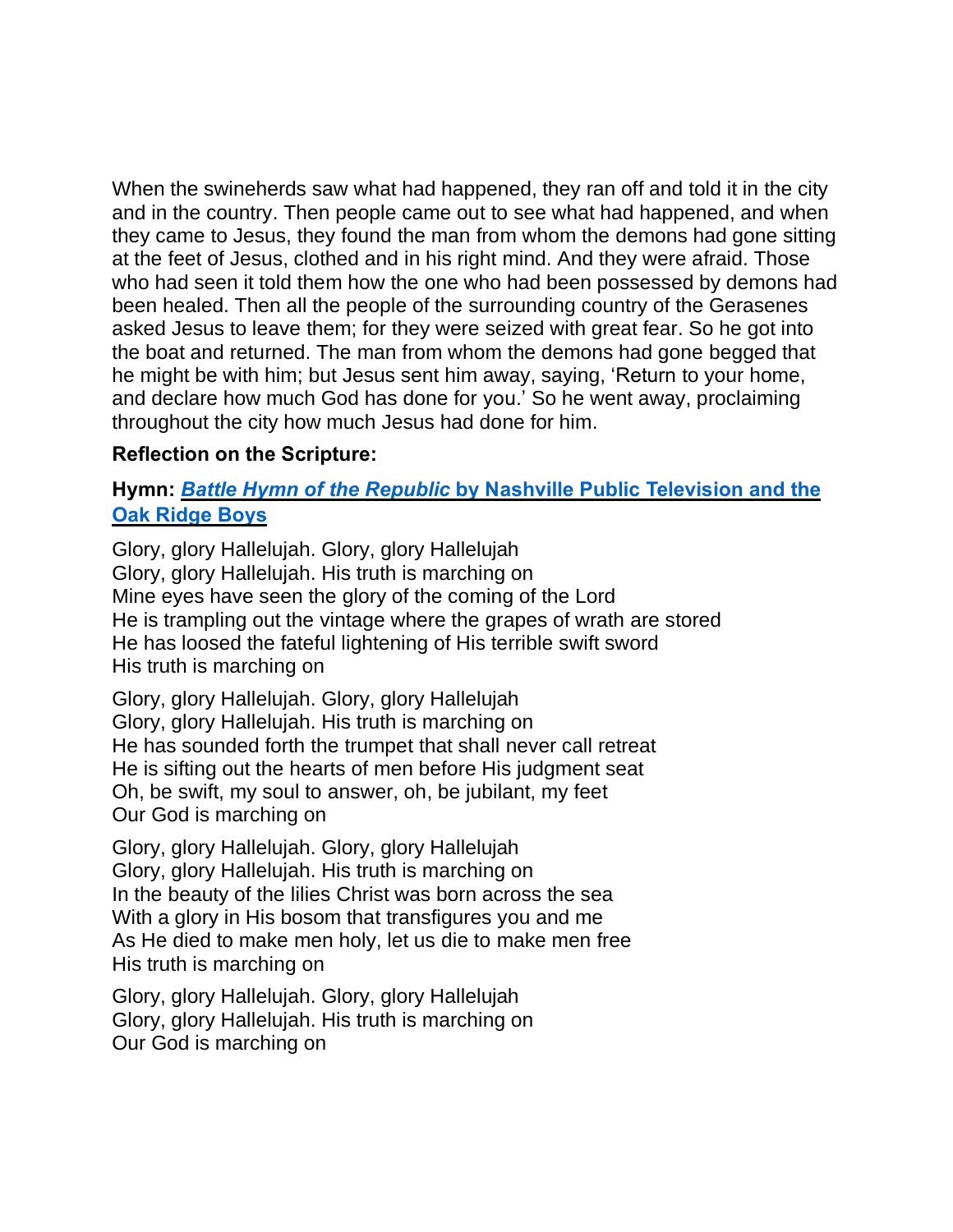### **MINISTRY OF SHARING**

**\*DOXOLOGY: #809 "Praise God from whom all blessings flow; Praise Him, all creatures here below; Praise Him above, ye heavenly host. Praise Father, Son and Holy Ghost. Amen."**

**\*Prayer of Dedication for the Gifts We've Been Given:**

**God gives us more than enough for our journey of faith. We present our tithes and offerings so that others may know their blessings and give thanks to God.**

## **Announcements**

## **A Prayer to Send us Back Out into the World (a riff on Psalm 22)**

- Leader: O Lord, there is so much in this world that wants to eat me alive, and there are times when it feels that you have abandoned me to all the hungry dogs and lions. **All: Yes, it feels that way. And suddenly I realize you have rescued**
- **me and have been rescuing me all along. And I need to tell everyone about the God who never forgets.**
- Leader: God doesn't walk away from us, no matter our affliction or how badly we are afflicted. God never writes us off.
- **All: God never turns away. God always hears our cries.**
- Leader: In wider and wider circles, from family to church to everyone at the ends of the earth, we need to tell everyone that the poor shall eat and be satisfied, that the forsaken are never alone.
- **All: All the families of the nations will sing God's song, all nations will follow the rule of God, seeking justice and mercy.** Leader: Amen.

**All: Amen.**

[CONGREGATIONAL](https://www.youtube.com/watch?v=dQTRoTkkz3g) RESPONSE: *# 839 "God Be With You Till We Meet Again; by his [counsels](https://www.youtube.com/watch?v=dQTRoTkkz3g) guide, uphold you, with his sheep securely fold you; God be with you till we meet [again.](https://www.youtube.com/watch?v=dQTRoTkkz3g)"*

**Postlude:** *Father* **by [Jeremy](https://www.youtube.com/watch?v=akVK91ZY4XQ) Camp**

*Here ends our worship, now let our service begin.*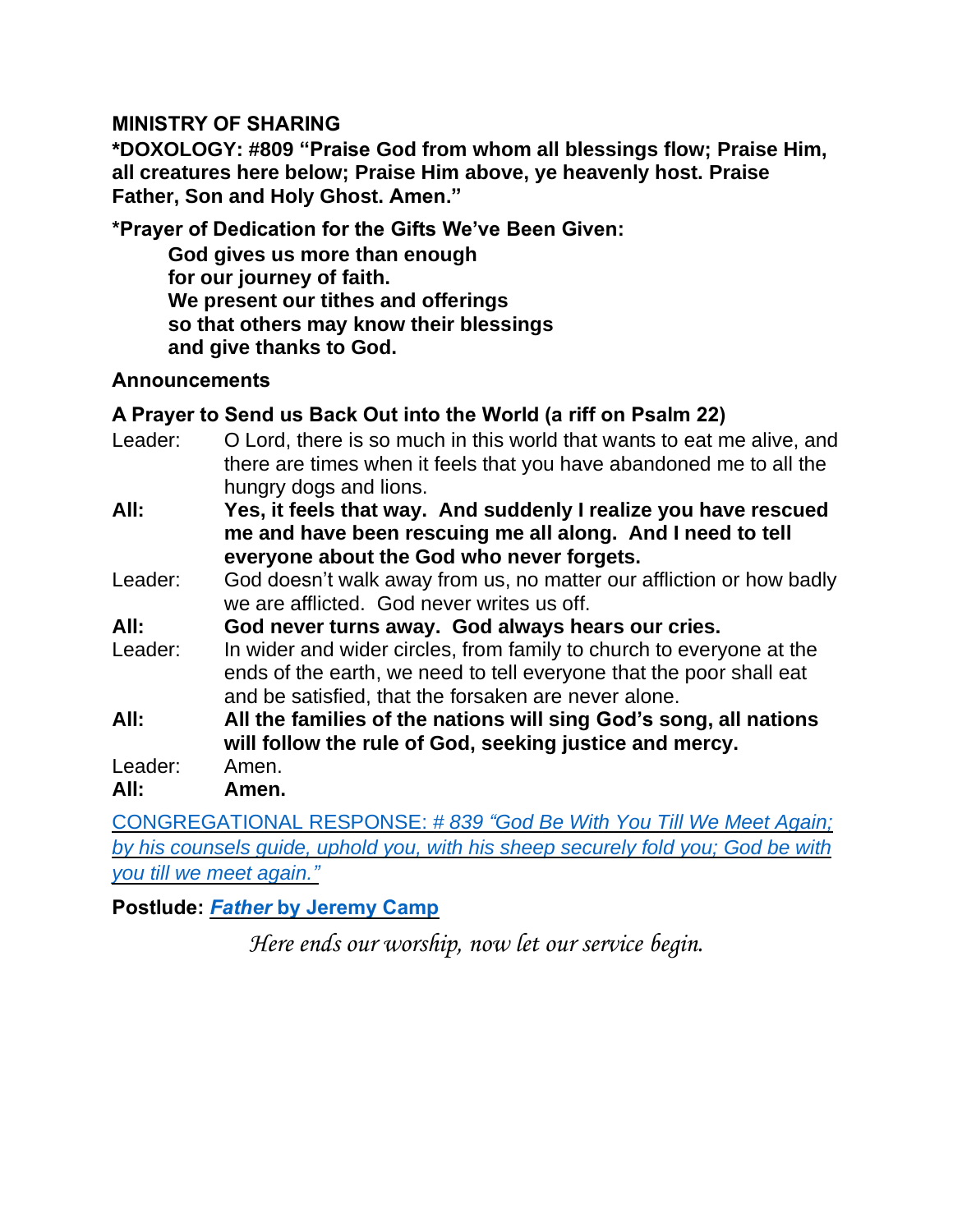**Notes:**

#### **Psalm 22**

This psalm is of special interest for Christians because Jesus quotes verse 1 from the cross (Matt 27:46; Mark 15:34). A classic example of a psalm of lament, it is readily divided into two parts: the complaint of the speaker in trouble (vv. 1-21a) and praise and thanksgiving after the resolution of the trouble (vv. 21b-31).

Two questions arise from the drama of this psalm. First, is it true that God can be present and then absent? Conventional theology says no. It is clear nonetheless that the Psalter gives an account of lived reality that takes place through give and take in which God is a part of the entire tension of fidelity and infidelity. We are thereby free to attest to our experience of divine abandonment and to take it at face value as a theological truth.

Second, are we free and unrestrained to voice our conviction of divine abandonment? This psalm, among others, makes clear that we may use no-holds-barred rhetoric to share our conviction about God. Orthodoxy places no curbs on us. Such utterances, moreover, not only characterize such a reality of divine absence but do so in an accusatory tone, assuming that we are entitled to richer fidelity from God than we readily experience.

Alongside such questions, two affirmations are central to this faith. First, we trust that serious, engaged petition will indeed mobilize God to action that God would not otherwise undertake. Such prayer is not pretend but is life-or-death engagement with God, who is thereby summoned from infidelity to fidelity, from absence to presence.

Secondly, the God who has been absent, can be again present in decisive, transformative, life-giving ways. Thus, the dramatic movement of the psalm is not only rhetorical but a lived truth concerning the God who comes into circumstances of death and gives new life.

Walter Brueggemann and William H. Bellinger, Jr. *Psalms, in New Cambridge Bible Commentary* (New York: Cambridge University Press, 2014), 111-122.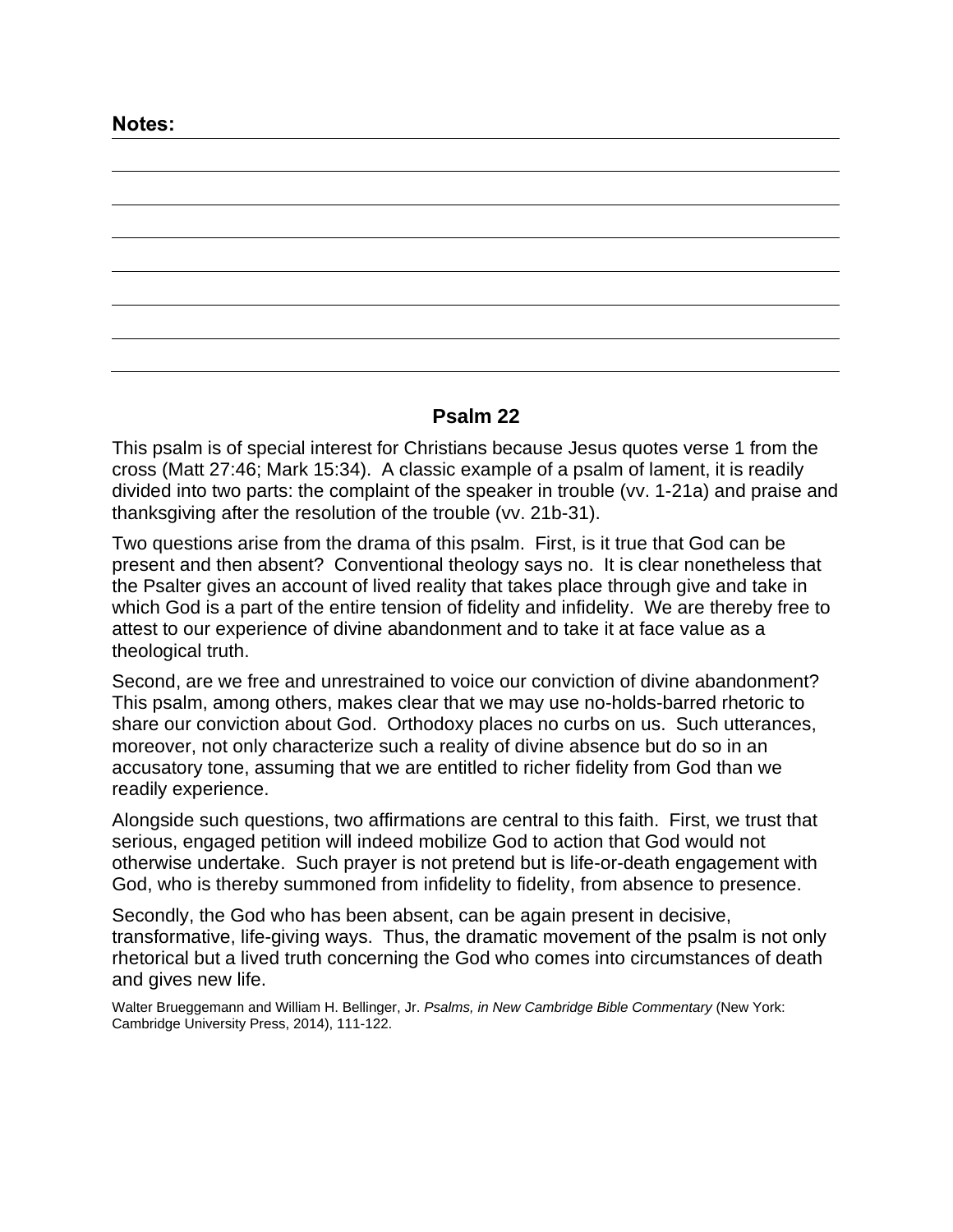

PRAYER LIST **(6/19/22)**

- Friends & family of Braedon O'Connor, Elly Austin, Patty Birner, Jesse Delrossi.
- For everyone to stay as healthy as they can in the days to come
- For the friends & families of those who have died alone
- For our church, that we remain patient with the process of re-opening
- For Luca, Amy's nephew, whose treatments continue
- For Joe, Megan's friend, recovering from knee surgery
- For Joelle, Megan's friend & Joe's wife, recovering from heart surgery
- For Polly, John Panto's sister, recovering from a stroke, who's moving into another facility
- For Michael Esposito, friend of Susan and Russell's family, who is out of a coma but facing innumerable surgeries and other medical challenges
- For those involved in the mass shooting in Buffalo, that they might be supported
- For those involved in the shooting in Uvalde, Texas may they find comfort
- For Morris, John Nicholson's dad, who's facing significant health challenges
- For those struggling with thoughts of suicide
- For those facing major surgery
- For Candy's parents, both suffering from Covid
- For the people of Ukraine, who are finding new life in the death that surrounds them this Eastertide
- For those who have no one to pray for them, accept our prayers
- Individuals serving in our military & their families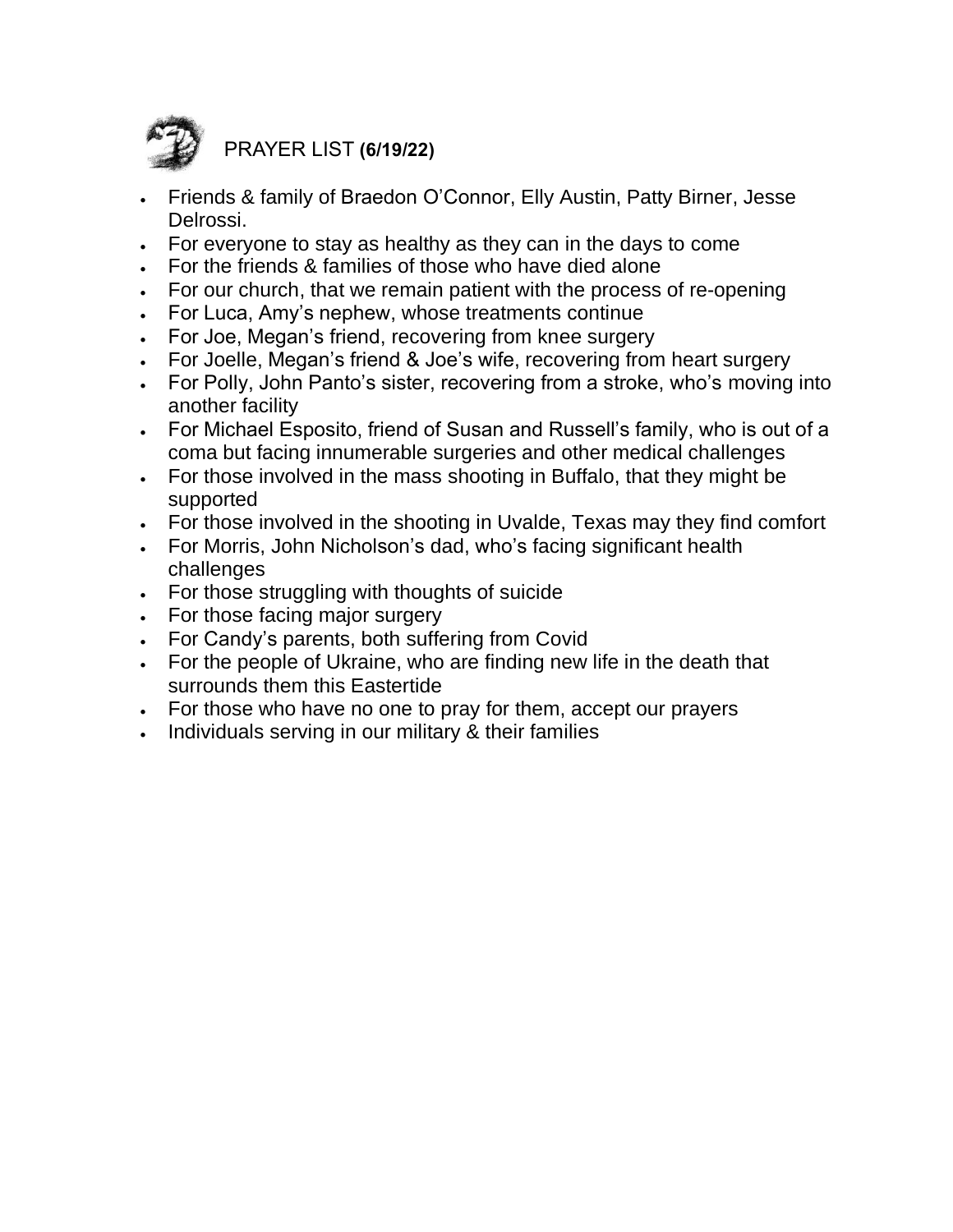## **Household Prayer: Morning<sup>2</sup>**

Gracious and loving God, we give you thanks for protection through the night and for your presence throughout the day. Clothe us with mercy toward those we meet. Render us the courage and calm we need to face the tasks of the present and to prepare for the challenges to come. Guard us this day so that we learn to give thanks at all times. In Jesus' name we pray. Amen.

## **Household Prayer: Evening**

Almighty and gracious God, we give you thanks for this day of work and play, for study and chores, for time with our family and friends, and for time to be alone. Bring us now to the peace of mind that lets us rest in you. Refresh us with your care so that we may rise in the morning with joy. Amen.

## **Questions for Reflection**

Think of the many ways in which people are "chained" and how the word of God speaks differently to those prisons. What specific constraint is in your own life for which you might pray that the Holy Spirit show you a path toward freedom?

## **Daily Awareness Reflection<sup>3</sup>**

At the end of the day, I've been asking myself the following questions. I jot down the answers and ask them again the next evening. I've found it helps me to remain centered as well as increasing my awareness of God in my life. It takes about 10 minutes.

- 1. Slow down. Stop. Prepare yourself to pray by becoming aware of the love with which God looks on you …
- 2. Note the gifts God has given you today. Give thanks to God for them …
- 3. Ask God that this be a time of special grace and revelation …
- 4. With God, review the day. Look at the stirrings of your heart, your thoughts, and your choices as the day progressed. Which have been of God? Which have not? What does God want to say to you about both? …
- 5. Ask for forgiveness for failures/omissions, for healing from their effects …
- **6.** Look forward to the following day, and plan concretely with God how to live it according to God's desire for your life …

<sup>2</sup> The Morning & Evening Prayer and Question for Reflection are reprinted by permission of Westminster John Knox Press from *Feasting on the Word*® *Worship Companion*. Copyright 2014.

<sup>3</sup> Elizabeth Liebert, The Soul of Discernment (Louisville, KY: John Knox Press, 2015), 31.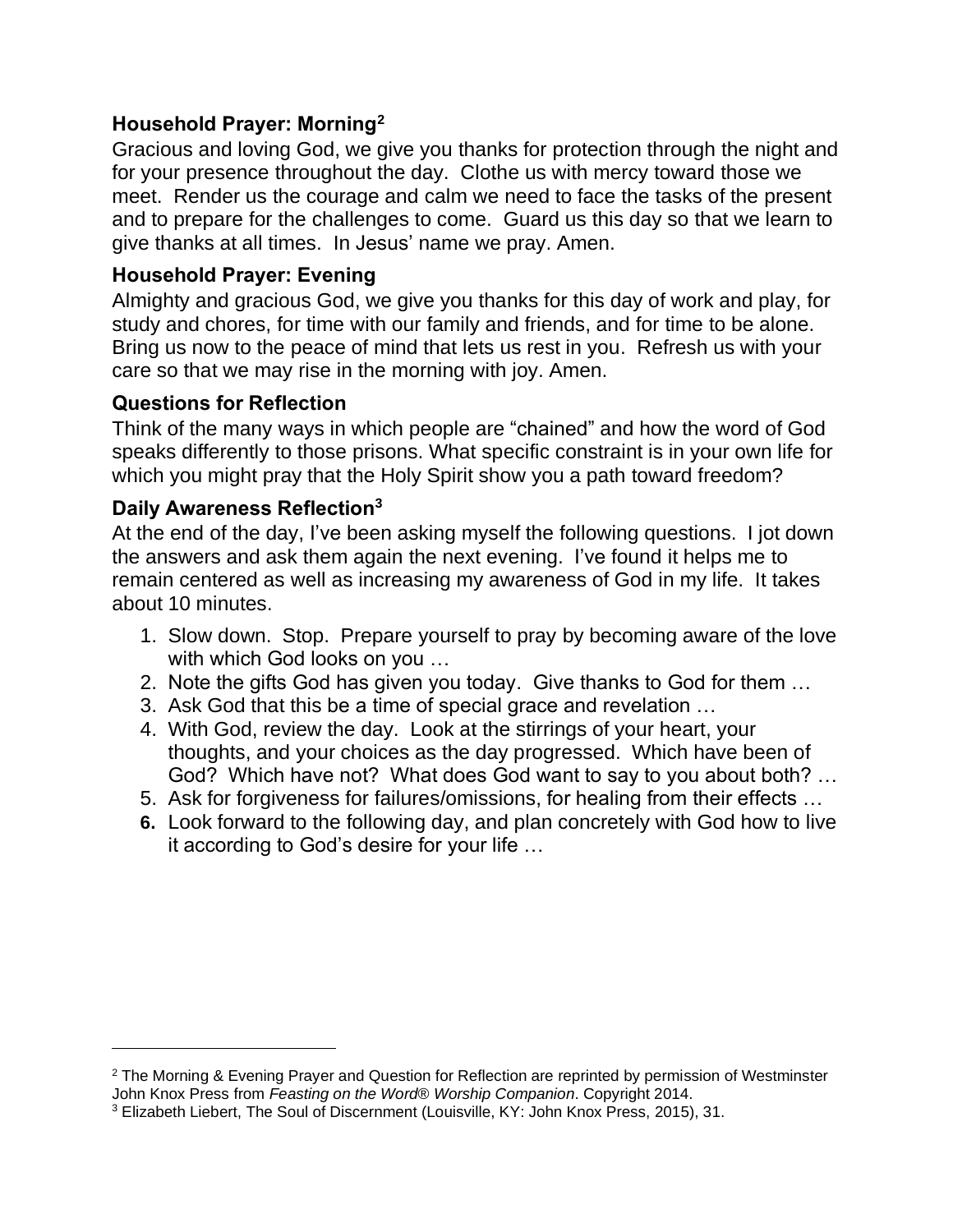#### **Announcements**

**HORTON CENTER** NEEDS YOU!







The church's financial obligations continue. If you are able, please mail your offering to: Brookline Community Church, PO Box 507, Brookline, NH 03033.

| Actual         | Actual   | Income vs.              |
|----------------|----------|-------------------------|
| Income         |          | Expenses   Expenses +/- |
| May   \$28,340 | \$40.271 | (S11.932)               |

Please shop smile.amazon.com and choose Brookline Community Church as your charity to support the church. Thanks!

There are several ways to send your offering.

**1.** Text "GIVE" to 603-506-4455 for your first time. Click "Sign In" then "Register for an Account**"**

**2.** Scan the QR code

**3.** Mail to: Brookline Community Church, PO Box 507, Brookline, NH 03033.



#### **Thanks to Everyone Who Helped with the Garden Clean Up!**

Many hands made light work. Thanks so much for everyone who helped the grounds look so much better.

## **Order Your June Take Home Meal Now: Smoked Barbeque**

On SATURDAY, June 18<sup>th</sup> at 4:00pm, there will be a special Take Home Meal pick up of barbeque, cornbread and other sides. There's a limited number

of dinners (we really mean it!), so get your order in now.

## **Andres Institute Walk for Peace/Ukrainian Fundraiser - Sat., June 18th from 9-12**

Walkers may choose their trail through the mountainside sculpture park and visit four sculptures by Ukrainian artists near the summit, where the renown cellist Eugene Friesen, formerly of the Paul Winter Consort will perform. [Here](https://www.brooklinenh.us/home/news/andres-institute-walk-for-peaceukranian-fundraiser-sat-june-18th-from-9-12) are the [details.](https://www.brooklinenh.us/home/news/andres-institute-walk-for-peaceukranian-fundraiser-sat-june-18th-from-9-12)

# **Get Your Parking Placards for the Lake!**

We hope to worship more often at the Lake than in previous years. So make sure you have an up to date parking placard.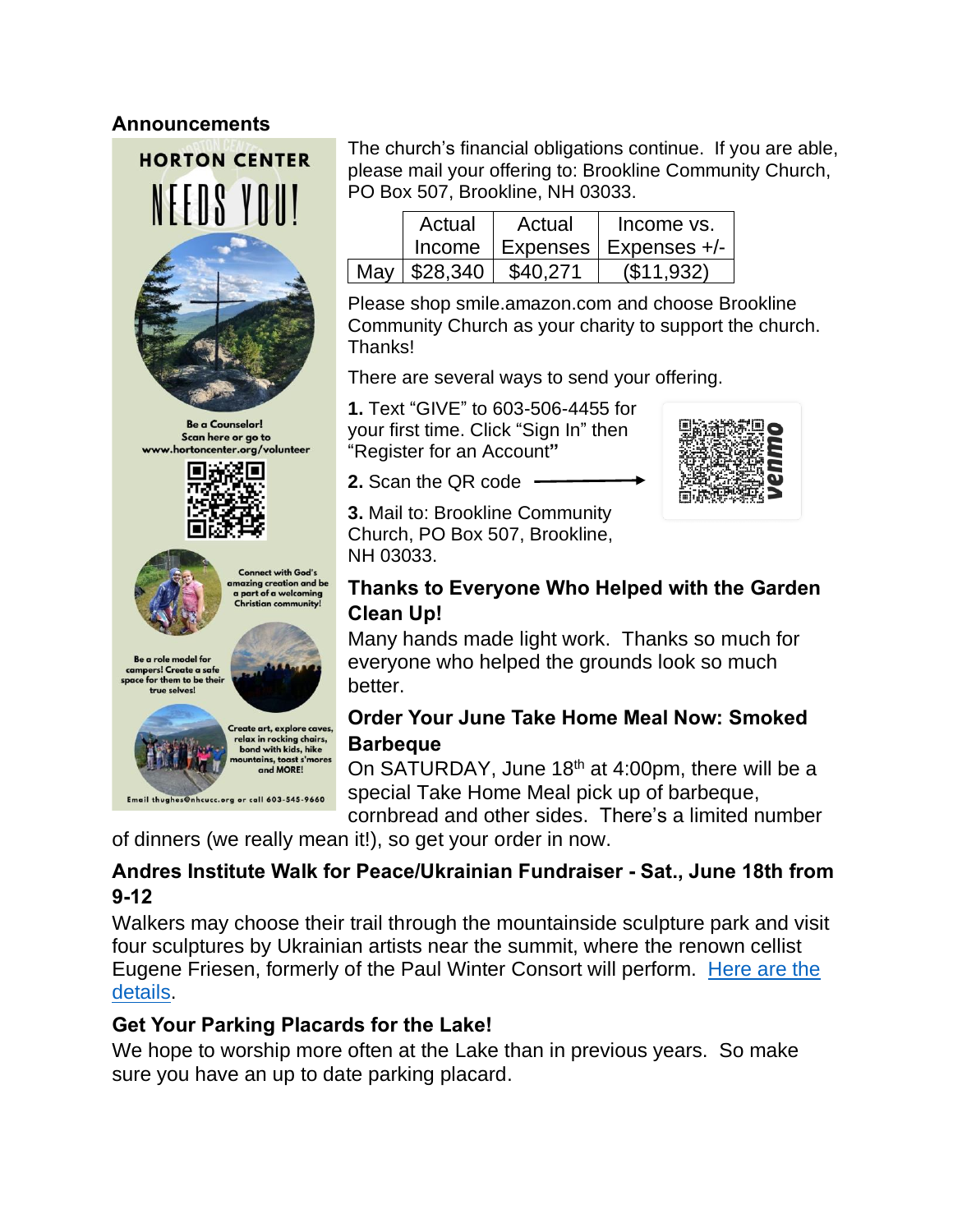### **The Family Caring for their Granddaughter is Looking for a New Apartment**

A few weeks ago, we learned from Angie about a family that was awarded custody of their granddaughter. We helped them get the clothes and other resources they needed to settle her in.

Now they are looking for a new apartment, preferably in Brookline, and are facing a tight housing market. If you know of anyone who might be looking for a great tenant, please contact Amy Razzaboni [\(arazz3914@gmail.com\)](mailto:arazz3914@gmail.com).

## **The Church is Looking for a New Cleaning Person**

After many years of faithful service, Susan Laub is stepping down at the end of June. So we are looking for someone interested in helping to keep the church clean and welcoming. We estimate it takes about 3.75 hours/week and we pay a tad over \$15/hour. If you're interested or know anyone who might be, please let Ann Desrochers [\(moderator@bccnh.org\)](mailto:moderator@bccnh.org) know.

## **Public Works Facility Open House & Farewell to Tad Putney and Valerie Rearick, Sat. June 25, noon – 2:00pm**

The Selectboard invites residents to visit the new Public Works Facility at 42 North Mason Road on Saturday, June 25th from Noon to 2pm to walk through the new building and to also wish Val and Tad well as they retire at the end of June. Here are the [details.](https://www.brooklinenh.us/home/news/public-works-facility-open-house-and-farewell-to-val-and-tad-sat-june-25th-from-noon-to)

### **Selectboard Looking for Input on Private Wells by June 24th**

The Selectboard is seeking information on well water in Brookline in order to evaluate if further protections/ordinances are needed. Whether you have had issues of water quantity, water quality or experienced no issues, your input would assist the Board in its evaluation. Here is the [survey](https://docs.google.com/forms/d/e/1FAIpQLSeXXzudYILJnzxcybndVqHux11hLKNRsR0T6jKtHPhDSTEkuQ/viewform?usp=pp_url) link.

#### **Would You Like to Pick the Music for Worship?**

Music is not one of Rev. Cath's gifts, so she gets help from a variety of people. If you'd like to try picking the music once or many time, please let her know [\(minister@bccnh.org\)](mailto:minister@bccnh.org). Yifan's happy to do it. He knows how much he enjoys it and want other folks to have an opportunity if they'd like to give it a try.

#### **Homeless keys looking for an owner on the back table:**

In tidying up the 3<sup>rd</sup> floor classrooms, we found a number of keys that are looking for a home. They may have been there a while, so see if they were the set you were never able to find! See Susan Haight [\(sdlhaight@gmail.com\)](mailto:sdlhaight@gmail.com) for more details.

#### **Looking for feedback on changes in our Covid protocols**

Over the next few weeks we'll be experimenting with changes in our Covid-19 protocols, trying to relax some of our guidelines. Our intention is to help folks feel more connected with one another. But the same changes might feel great